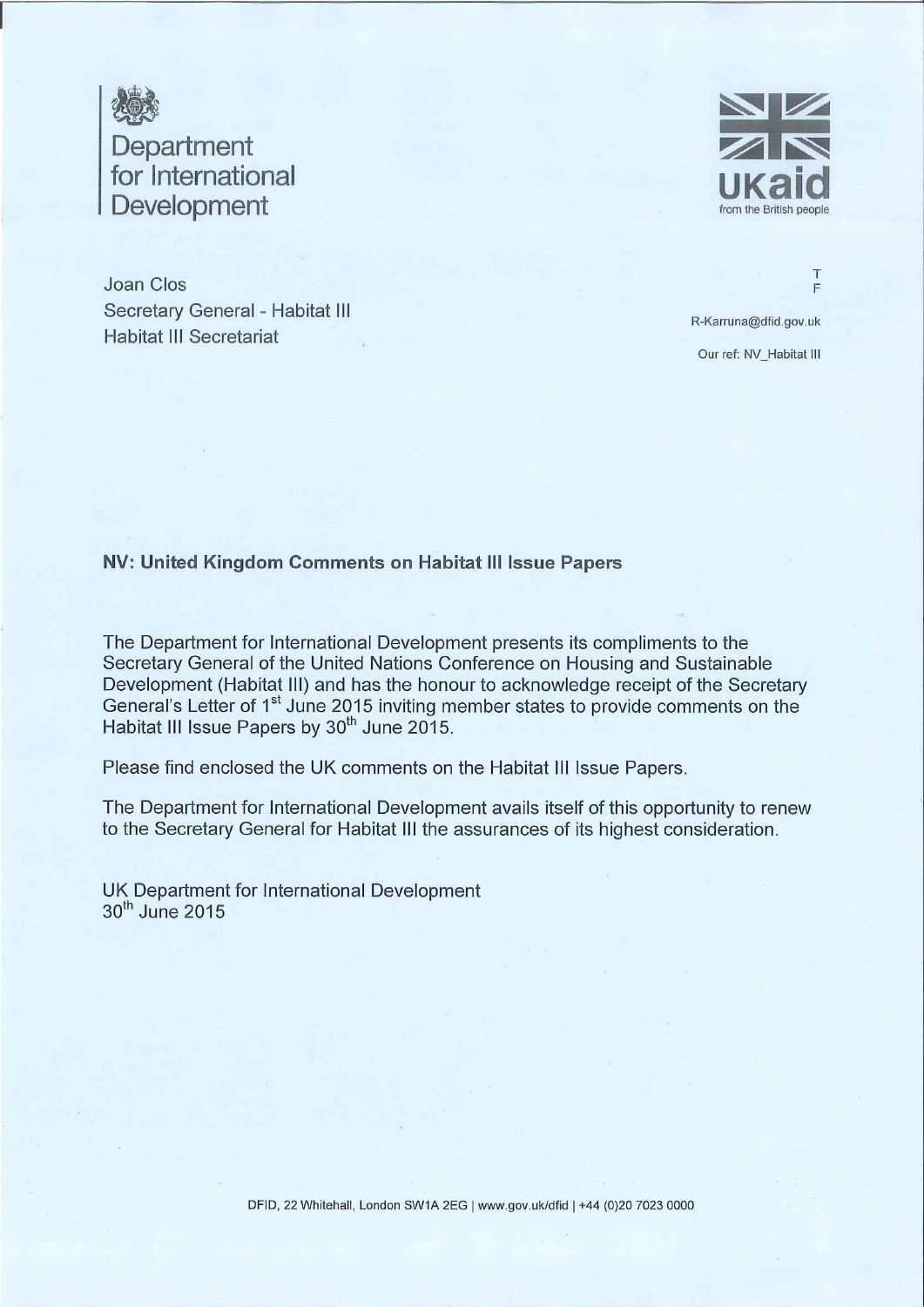

# **UK comments on Habitat III Issue Papers**

Issue Papers:

#### **Paper 1 – Inclusive Cities**

- Under Key drivers under spatial planning (p6) it is worth looking into ways to connect city outskirts. Those living in city peripheries can feel excluded and find it hard to avail jobs unless there is transportation linking them to the centre. Revitalising/ regenerating areas just outside city and town boundaries are crucial to accelerate inclusion.
- Leveraging large investments to support inclusion: Under accountability (p7) look into ways city governments can evaluate and run projects with inclusion lens in mind. That's means actively looking to include inclusion criteria (e.g.job creation, access to services) while assessing return on investment on large projects.
- Fostering social skills among staf: Understanding inclusion does not come naturally, mainly because cost and benefit often dominate prevailing thinking. A diverse team is needed at the central and municipal government level that brings skills and perspectives from the public, private and social sectors. This will help municipal governments to understand, communicate and work with a broad range of stakeholders.
- Using Digital Technology to foster inclusion: Digital technology has the potential to make communities and cities inclusive by providing access and safety related information collected by users and by trained auditors. It can encourage more people to be involved in inclusion of women and marginalised communities and providers to use the data to improve services.
- There is no mention of LGBTT anywhere in the paper, despite the fact that cities are generally considered more progressive and welcoming to this community. And so there's also no mention of them in the paper's discussion of discrimination and inequality.
- The paper makes reference to the fact that inequalities within cities are often masked by national or city-wide statistics, so it would be useful if the paper can propose ideas on the collection of data on health, education, infant mortality, access to basic services at municipal level or below.

#### **Paper 2 – Migration and Refugees in Urban Areas**

- This paper needs to separate out urban migrants, refugees and IDPs as they aren't the same. Forced migration shouldn't be bundled into the same category as economic migration.
- The three diferent migration statuses require quite specific policy responses. For example humanitarian actors will respond to refugees in setting up parallel structures (which is referenced in the paper) but not in response to economic migrants moving to cities.
- We question the validity of the following statement on page 2 in the paper 'Many migrants and refugees are compelled by law or circumstance to live in segregated, hazard-prone and poorly maintained residential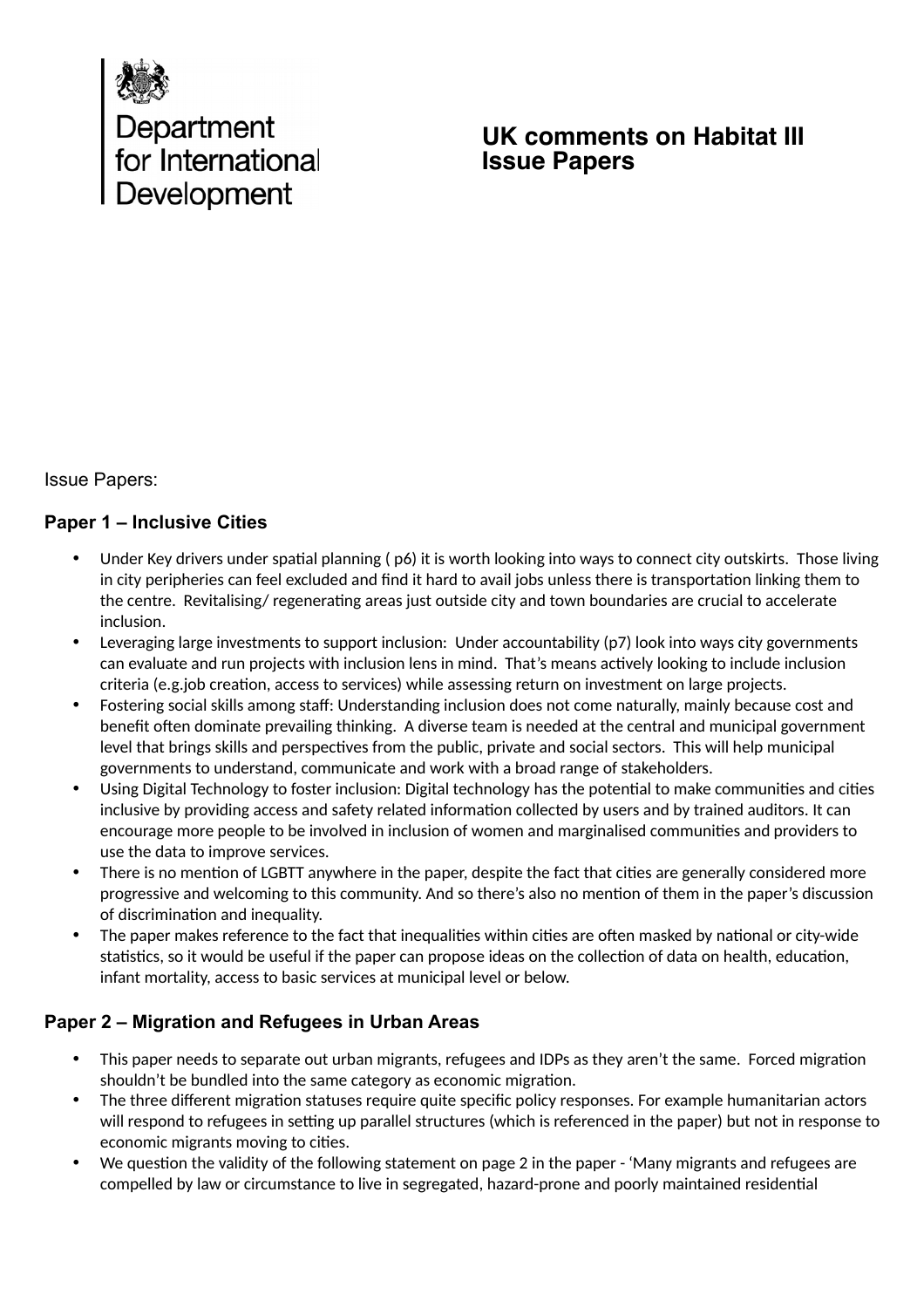areas'. What is the evidence for this? Some migrants may be forced to live in camps miles from anywhere but we aren't aware of laws that compel migrants to live in certain camps.

### **Paper 3 – Safer Cities**

- **Needs of Women and Girls:** Urbanisation ofers new opportunities, particularly in terms of employment for women, but it also brings risks, particularly for women. This needs to come out clearly in the paper. Women and girls need to be made aware of their right to live free from violence. Increased access to protection from police and legal aid services is needed to empower survivors to seek support and legal redress. Participation of women and girls in decision making processes and their capacity to hold duty bearers accountable is therefore crucial**.**
- **Zoning regime to address urban safety**: Spatial planning for urban safety holds particular potential for cities with rapid urban growth. Slum Upgrade & innovative financing is mentioned but in addition zoning laws should also be looked into.
- **Involving Men and boys to challenge attitudes and behaviour towards women and girls**: Men and boys need to know how to take measures to prevent and respond to violence especially those against women and girls. Their knowledge and attitude needs to change in terms of their capacity to engage in activities to challenge traditions, systems and cultures that promote violence in public and work places. They need to be empowered to report and participate in influencing decision around prevention, protection and reporting of violence specially those against women and girls.

### **Paper 6 - Urban Governance**

- Enhanced role of local governments in the developing countries needs to be in tandem with enhanced capacity and enhanced revenue mobilisation. This will enable them to face the  $21<sup>st</sup>$  century urban challenges.
- The need of the moment is to have an optimum combination of locally generated revenue and scientific formula based demand driven devolution from the higher levels of governments rather than ad-hoc devolution.
- 'In many parts of the world, the informal provision of basic services and the tax evasion produced by the informal economy keep being one of the major threats to good governance.' This statement is open to question as it could easily be the case that good governance is lacking and therefore has led to the informal economy not paying taxes. Also the use of the word evasion indicates that the entire informal sector is intentionally avoiding paying taxes which isn't the case.
- The legend on the graph on page 4 needs to be corrected It should be 'local government expenditure/revenue as a percentage of total national expenditure/revenue'

#### **Paper 7 - Municipal Finance**

- Need to look at identifying local revenue sources that have the potentiality to grow with the cities' income. Local resources lack buoyancy and suffer from low elasticity to cities' income- moving away from traditional residual approach of fund devolution to the municipalities.
- Need to look for land based resources at the disposal of the municipalities.
- Enabling policy, regulatory and institutional framework for municipal borrowing through prudent financial management.

#### **Paper 8 – Urban and Spatial Planning and Design**

- A useful link noted between urban compactness and Greenhouse Gas emissions
- Useful link between economic benefits (land values, productivity, mixed uses etc) and planning
- Very important point made about understanding cities as ecosystems (complex adaptive systems)
- The issue of design is hardly mentioned and only in the context of urban design. The issue of design (more generally) is something that is not prominent enough in our city/climate narrative. It is absolutely fundamental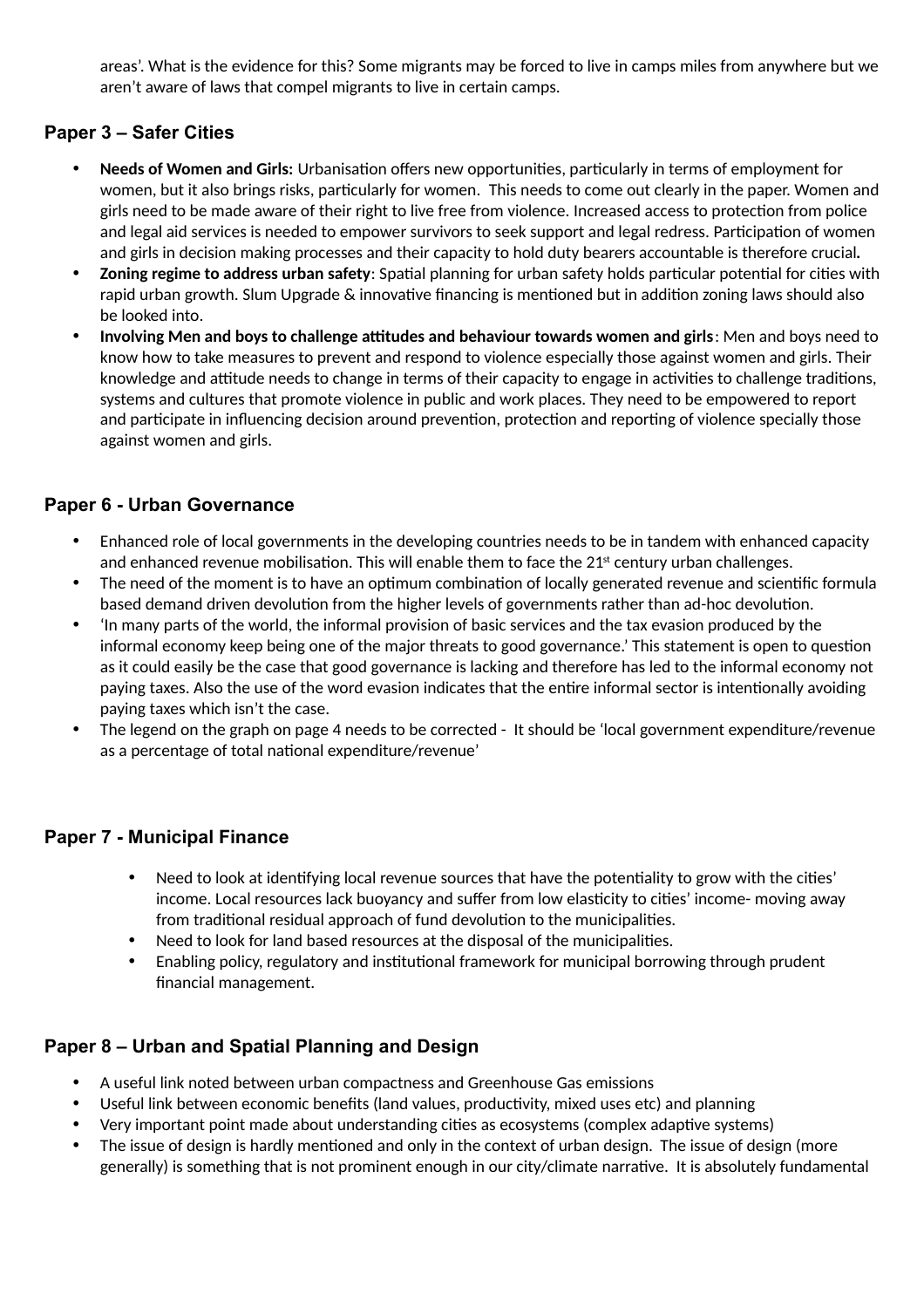to tackling climate and many of the ecological challenges we face. It is important that it is flagged appropriately so that we can focus on it.

#### **Paper 9 – Urban Land**

- It would be good if the definition of land tenure can be expanded to include reference to Land tenure as a set of rules, whether legally or customarily defined, that determines how land is used, possessed, leveraged, sold, or in other ways disposed of among people, as individuals or groups. Therefore tenure security is about much more than being safe from eviction but covers all control functions of property rights over land.
- There could be more discussion about linking to land issues in rural areas and learning lessons from the challenges there and the work by the likes of FAO and IFID.

#### **Paper 12 – Local Economic Development**

- The paper makes a good case for local economic development and city competitiveness, looking at the comparative advantage of a region. However linkages between cities both as competitors and traders could be considered.
- Stronger discussion of spatial economic geography of a country and how planning for where cities are going to grow and therefore what their comparative advantage in terms of industry, productive employment could be drawn out more.
- Economic growth corridors isn't mentioned but can be supported as local economic development takes place, this also links to the discussions in the paper on rural-urban linkages.

### **Paper 13 – Jobs & Livelihoods**

- This paper covers all the key issues with jobs and livelihoods in cities.
- On page 4 under point 2 it would be good to reflect in the paragraph on infrastructure that infrastructure hinders job creation but that at present there is a significant financing gap for infrastructure
- There could be reference to potential sectors for job creation related to value chain development and links between urban and rural such as commercial agriculture. This could be flagged under key drivers for action as at present the paper is perhaps suggesting that housing and infrastructure are the main labour intensive industries for job creation.

#### **Paper 15 – Urban resilience**

- Important points about resilience at city level which recognises the urban area as a dynamic and complex system that must continually adapt to challenges in an integrated and holistic manner.
- Useful points made about resource scarcity and unsustainable patterns of production and consumption. It is important to note the dependence on depleting resources, particularly fossil fuels and the high-levels of lock-in and hence vulnerability this has created.
- Useful points about a "whole-of-society" approach needed to build urban resilience.
- It would be good if this paper could reference the role of crisis response in cities and providing a resilient response. After a crisis there are opportunities to improve building codes and standards and upgrade informal settlements, but there are also considerable risks of people building back their homes in ways that increases their exposure to hazards even further

#### **Paper 16 – Urban ecosystems and resource management**

 The paper needs a discussion on the types of **dependencies** that cities create on the resources provided by ecosystems. This points to where the **vulnerabilities** lie and helps identify areas to mitigate these.